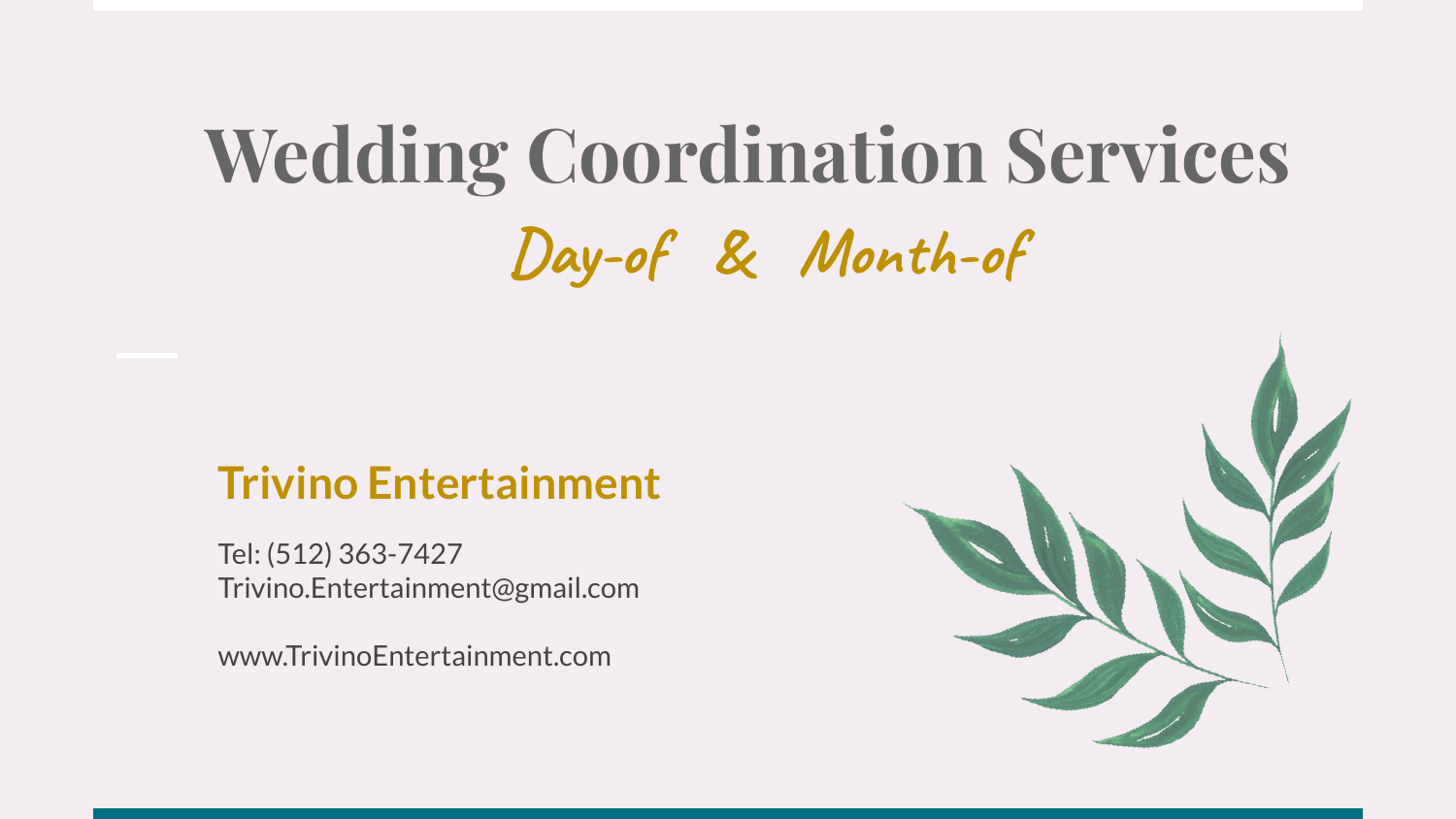

### **Day-of Assistance**

- Up 6 hours on site
- Provision of Bridal Emergency Kit
- *Client to create timeline* and to furnish to all vendors, suppliers, service providers, and venue.
- Oversee decor set up and take down
- Oversee vendor arrival, set up, and take down
- Sets table names, place cards, favors, and like items accordingly
- Organization and assistance with the distribution of all personal flowers to the wedding party, family members, and special guests
- Facilitation of wedding party, wedding ceremony processional and recessional
- Coordination with officiant and assigned custodian of the marriage certificate
- **Management of Cocktail Hour**
- Management of guests and guest seating during dinner
- Management and coordination of the entertainers, musicians, and/or DJs involving flow and announcements
- Management of events, special dances, and toasts during reception
- Coordination with assigned custodian of gifts, cards, and personals
- Supervision of tip envelopes
- Oversees and assists with Grand Exit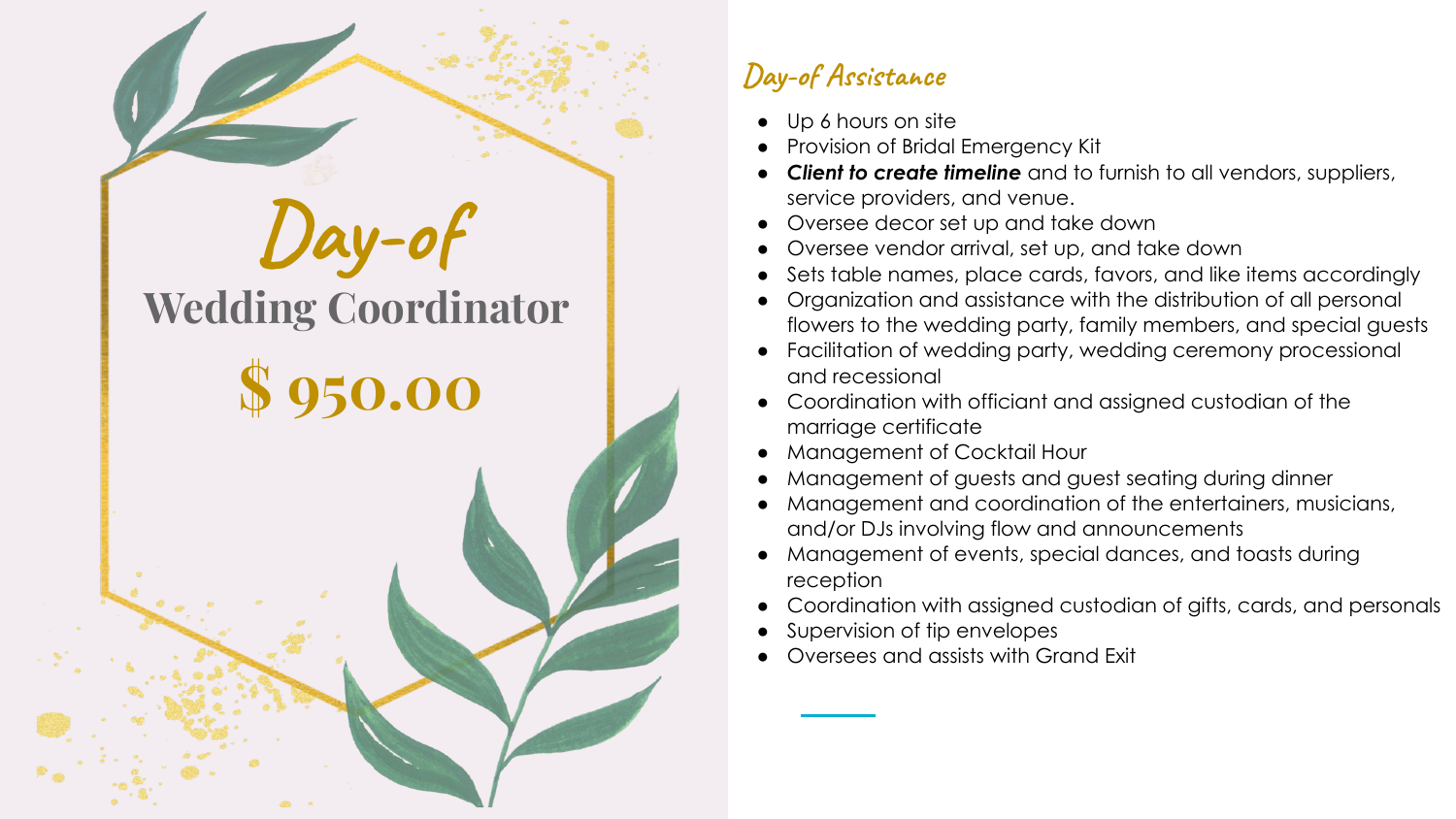

## **Month-of Wedding Coordinator**

## **\$ 1,600.00**

#### **Month-of Assistance**

- Unlimited Consultations via email/telephone
- Scheduled weekly telephone meetings for one month leading up to event (+ additional calls as needed)
- Venue site-visit walk-through \*
- Assistance with rehearsal \*
- Creation of documents and venue layout diagrams as needed
- Organization of Vendor Directory
- Vendor clarification and finalization of details for all services provided during the ceremony and/or reception, including the management of the order of events
- Confirmation of all vendors, suppliers, and service providers regarding scope and details of their services
- Confirmation of final payments to all vendors, suppliers, and service providers.
- Coordinator to create and provide a detailed day-of timeline to all vendors, suppliers, service providers, venue, and wedding party
- Direct contact and communication with all vendors, suppliers, and service providers via email and/or phone prior to wedding day
- Assignment of Custodian for Marriage Certificate
- Assignment of Custodian for Gifts, Cards, and personals
- Discussion and implementation of style and design of wedding

*\* Travel fees apply*